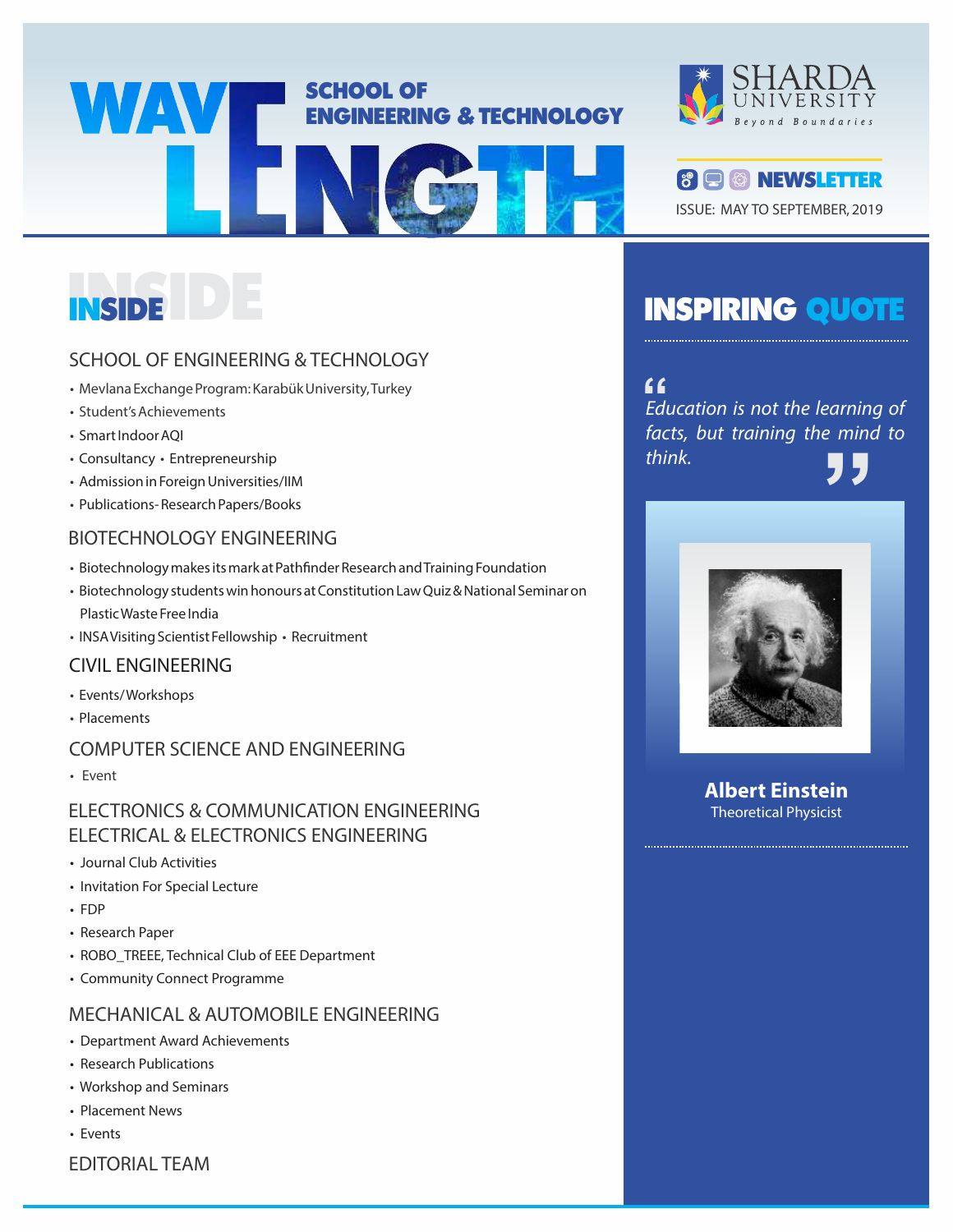





## FROM DEAN'S DESK

The best way to predict **the future is to create it. f**<br>The b<br>**crea** vay to predict<br>J

## **Dear Readers, Greetings!**

First of all, SET extends a gracious and hearty welcome to all of its firstyear students. On behalf of Sharda family, I welcome them all in a convivial campus. In the same spirit, I am pleased to brief the various students'activities and facultyachievements of SET for the period May 2019 to September 2019.

The main highlight of this edition are admissions secured by our students in reputed universities through entrepreneurship, foreign exchange programs and Collaboration with Industry associations like IIA.Quoting Dr. Nelson Mandela, "Education is the most powerful weapon which you can use to change the world",we are pleased to announce that many of our graduated students are placed in reputed IITS /IIMS and Foreign universities after qualifying CAT/GATE. Mr. Prateek Jain, student of Civil Engineering, is selected in IIM Kashipur(97.58% in CAT18).Five other students are selected in Mevlana Exchange Program inKarabük University (KBU), Turkeyand in Manisa Celal Bayor University.

Thank you for sparing time to read the achievements of SET and for your continued support which keeps us scaling new heights.

**Dr. Parmanand** Dean, School of Engineering & Technology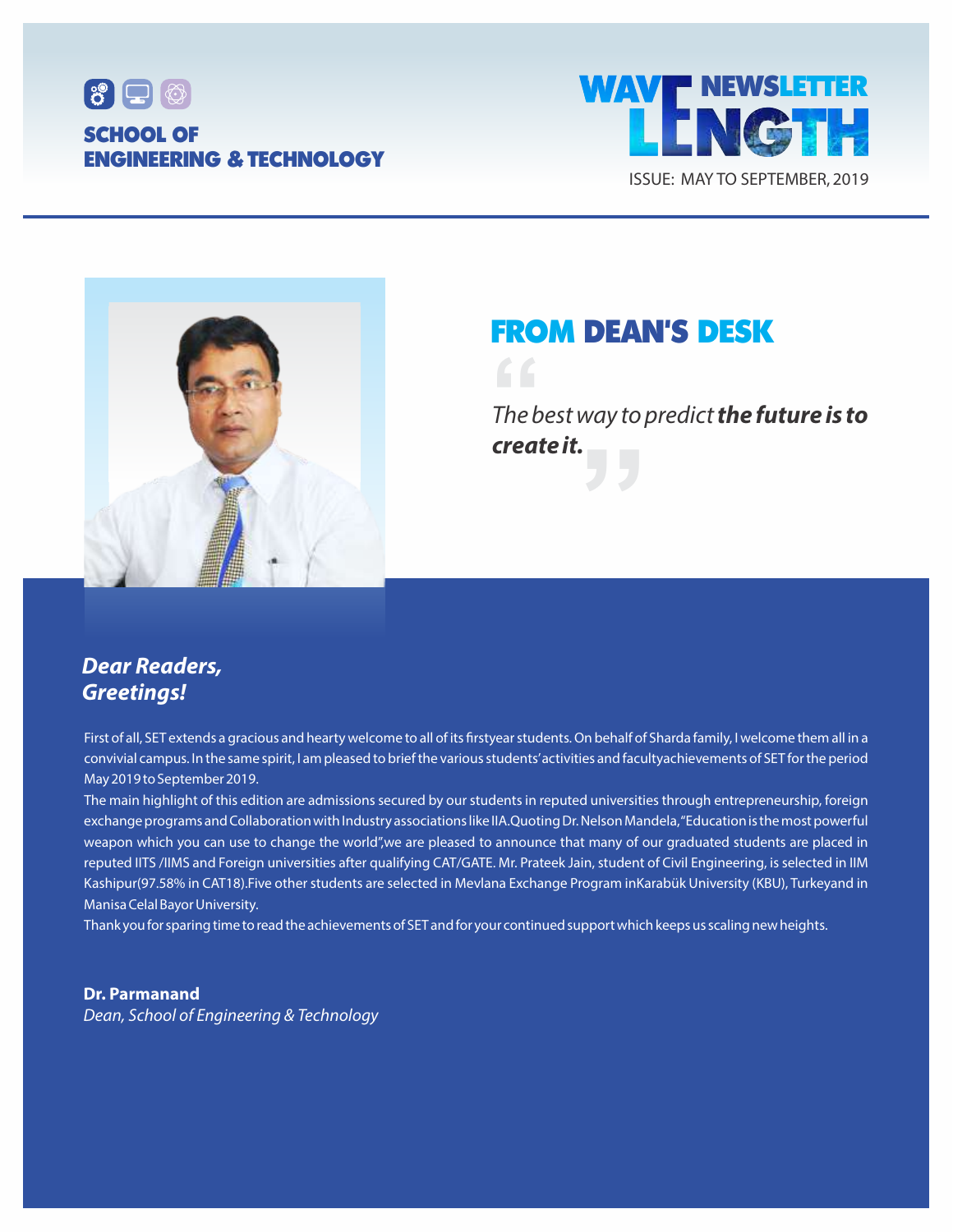



## SCHOOL OF ENGINEERING & TECHNOLOGY

School of Engineering and Technology organized 5-day Orientation Programs from 19th to 23rd August, 2019 for Department of Biotechnology, Civil Engineering, Computer Science & Engineering, Electronics and Communication Engineering and Mechanical Engineering. The orientation is aimed to Welcome the Budding Engineers and Introducing all the distinct activities of the School/Department. Various Industry Leaders are invited in the Orientation Program to motivate and provide insights of Industrial requirements. The Chief Guest of the orientation program was Shri Narendra Bhooshan (IAS), CEO, GNIDA along with Mr. Pradyumna Pandey, Head HR, JK Tyre, Mr. Abhijit Charaborrty, Head HR, NGSL (NTPC & GE Company), Mr. Raju Foujdar, CHRO, Aqualite Footwear, Praveer Priyadarshi, Former CPO, Jindal Steel are among the key industry interface who interacted with new batch of engineering graduates of all the streams. During the address of Shri. Narendra Bhooshan, he recalled his own experiences as a new student at the Punjab Engineering College in the year 1986 and discussed how times have changed and how information is helping the people in all aspects of life. Shri. Bhooshan detailed the various activities and processes within Greater Noida in association with students of Sharda University who contributed to innovative solution like Pari Chowk and others. Sharda University is a knowledge partner of the GNIDA and students of Sharda University are already working with the GNIDA on solving the traffic problems and beautification of the city. Shri. Bhooshan

discussed further avenues of cooperation and emphasised on the necessity of innovation. He motivated the students to identify the challenges, participate in events like Hackathon and go beyond the curriculum to provide solutions to the problems faced by the society. Shri. Pradeep Kumar Gupta, the Chancellor of Sharda University, discussed the necessity of interdisciplinary research and manufacturing sector in the growth of the country and urged the students to come forward as entrepreneurs. The Pro-chancellor, Shri Y. K. Gupta, congratulated the students on making a new beginning and used the examples of Indian scientific achievements such as the Chandrayaan 2 to motivate the students to be better engineers and achievers. Prof. Parma Nand, Dean, School of Engineering and Technology motivated the students and thank the CEO for his time and encouragement among the students. The programme was attended by over 800 students and parents. Dean SET, Prof. Parma Nandalso introduced the academic and research aspects of the school. All the Head of Departments, Dr. Amit K. Singh, Dr. Gaurav Saini, Prof. Nitin Rakesh, Dr. Premanand Pany and Prof. Bhim Singh conducted department wise orientation of respective students and introduced the Teaching, Learning, Innovation, Research, Clubs and Students Centric Activities to all the budding engineers. This is one of the most successful and fruitful orientation which provided complete knowledge and understanding to the new batch of students.



**Orientation Program**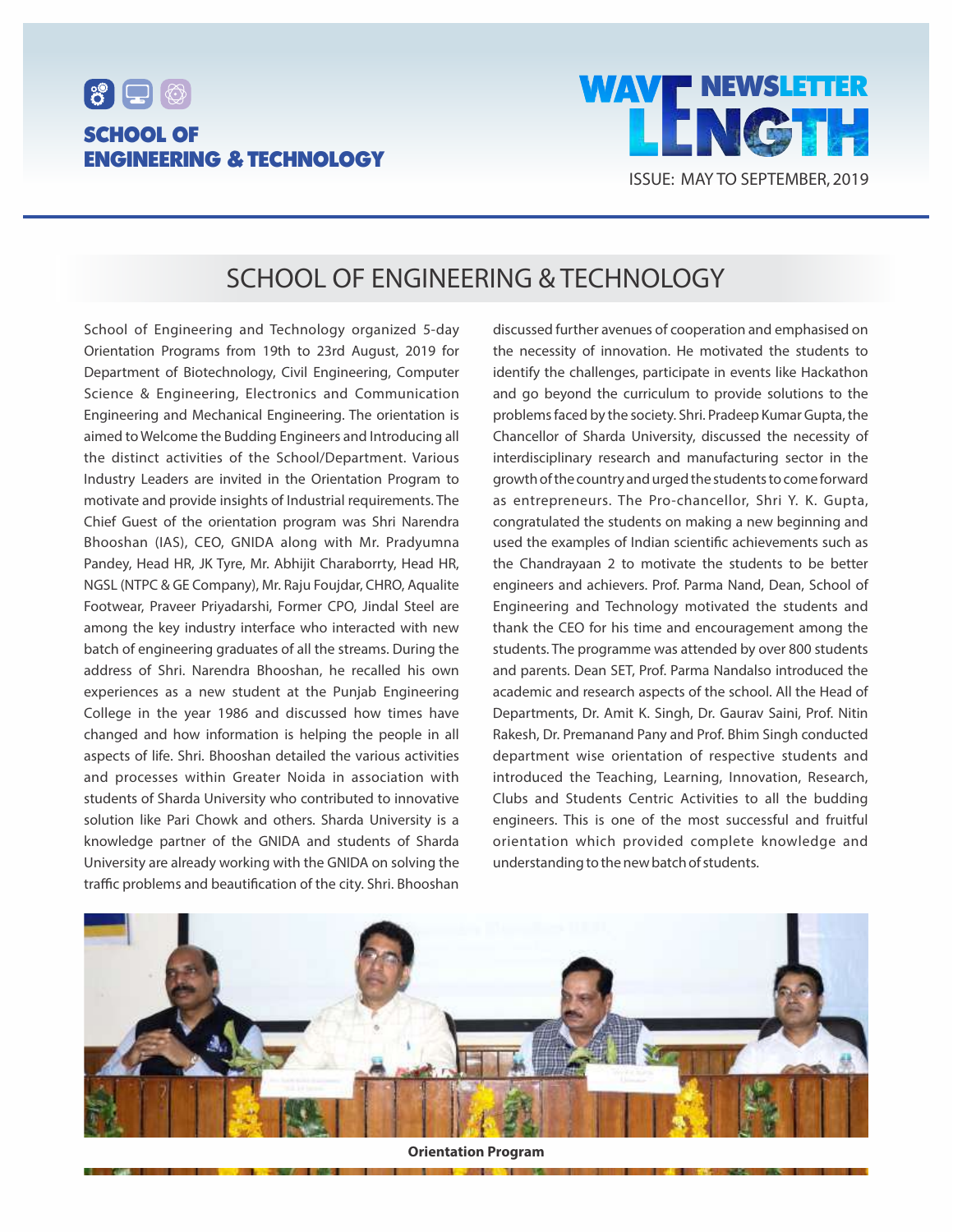



### **MEVLANA EXCHANGE PROGRAM: KARABÜK UNIVERSITY, TURKEY**





**Abhishek Kumar** CSE 3rd year, Karabük University, **Turkey** 

**Uman Niyaz** CSE 3rd year, Karabük University, Turkey



**Prashant Bhardwaj**  EEE 3rd year, Manisa Celal Bayor University, Turkey



**Nikita Sharma** BTY 3rd year, Manisa Celal Bayor University, Turkey



**Abinash Adhikari** ME 3rd year, Manisa Celal Bayor University, Turkey



**Mr. Junaid Ahmad** ECE (2009-2003) batch had secured AIR-352 in civil services.



**Mr. Aniket Kulshreshtha** CSE 3rd year was recently awarded by Google for Developing an Action on Google Assistant



**Mr. Faizan Akhtar Mr. Ashutosh & Mr. Jacob A. Ajala** 3 students from Sharda University have won the competition at IBM Bnaglore.



B.Tech ME students won the Third Position with cash prize of INR 10000.00 in CII Majestic **"SKILL WILL LEAD"** Competition at Sharda University



**Arjun Bhatta** B.Tech-Biotech 2018, Ph.D. Admission in Max Plank Institute, Germarny



**Sakshi Singh** B.Tech-Biotech 2018, Ludwig Maximilian University, Munich, Germany



**Rasindu Rajnaike** B.Tech Biotech 2016 Ph.D. admission in University of Houston, Texas USA.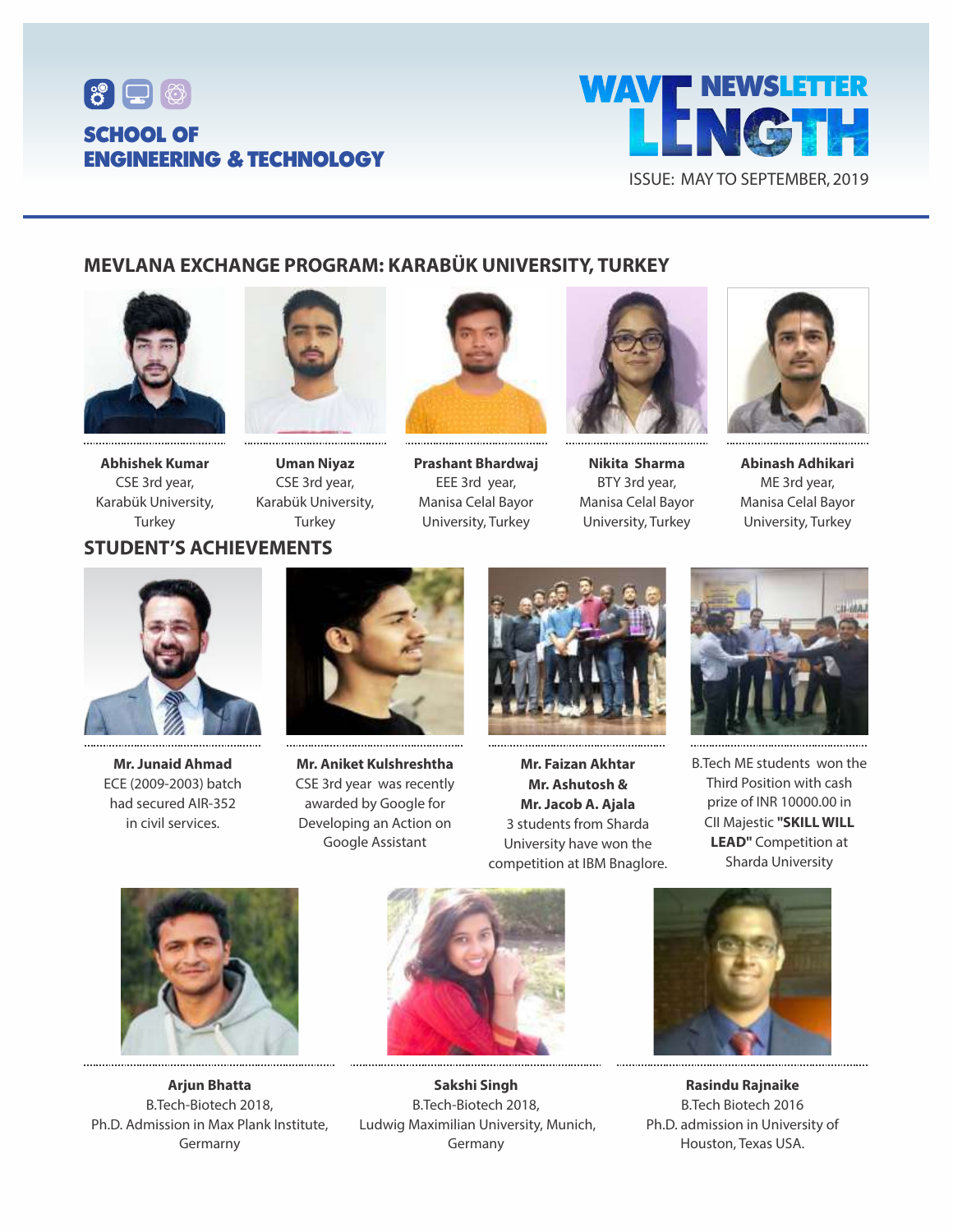



### **SMART INDOOR AQI**

Mr. Jacob Ajala, Mr. Ashutosh Srivastav and Mr. Faizan Akthar participated in IBM Hackathon and won second position. The project is now backed by Greater Noida Authority for commercial production. This project allows us to monitor and check live air quality pollution in a closed area through IoT. System uses air sensors to sense presence of harmful gases/compounds in the air and constantly transmit this data providing more than 10 parameter and send to authorities in case of fire or extreme emergencies.



### **CONSULTANCY**

We have Department of Industry Interface

Under this department , following activities are performed: Collaboration with Industry associations like IIA

Collaboration with "DN Enterprises " for Industry aided Projects | Collaboration with Govt. Of India institutions like MSME Ministry, NIESBUD | Doing Consultancy Projects like- 3 Projects under MSME Design Clinic Scheme

• Innoclour- Project • Paramount-Project • Percision- polymer-project | Organizing Paid Workshop like "Export To 24 Countries" Rs. 50000 Cheque | Order of ERP project worth Rs 50,000

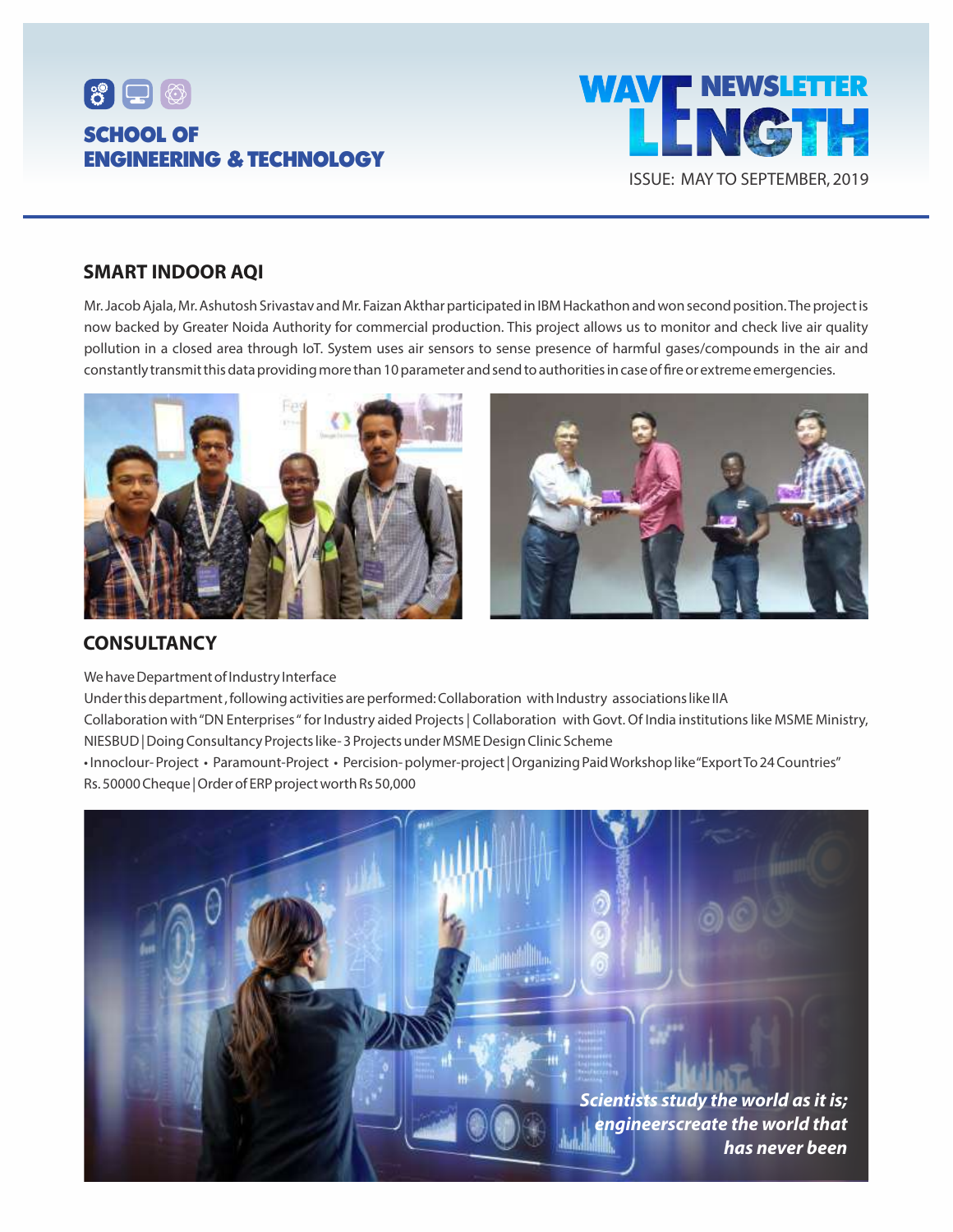



### **ENTREPRENEURSHIP**

| <b>Founders</b>                                                          | Dept.        | <b>Name of Company</b>                                                                                                           | Yr. of<br>Launch | <b>Domain/Area</b>                |  |
|--------------------------------------------------------------------------|--------------|----------------------------------------------------------------------------------------------------------------------------------|------------------|-----------------------------------|--|
| Abinash Adhikari & Team                                                  | <b>ME</b>    | <b>Anmol Biscuit Pyt Itd</b>                                                                                                     | 2019             | <b>Operational Problem</b>        |  |
| <b>Rithik Thakur</b>                                                     | <b>ECE</b>   | <b>Digi Scorers</b>                                                                                                              | 2019             | <b>Web Applications &amp; IoT</b> |  |
| Naman Agarwal<br>Ashish, Manish                                          | <b>CSE</b>   | GamingFury<br>2018                                                                                                               |                  | <b>Game Development</b>           |  |
| <b>Rohit Sinha</b>                                                       | <b>CSE</b>   | <b>Larch Soft</b><br>2018                                                                                                        |                  | <b>Software Development</b>       |  |
| Sharib Khan                                                              | <b>CSE</b>   | <b>Grapes Pvt Ltd</b><br>2018                                                                                                    |                  | <b>ERP Development</b>            |  |
| Anupam Bhattarai                                                         | <b>CSE</b>   | GameDevop<br>2018                                                                                                                |                  | Freelancer                        |  |
| Jinnat Saberine<br>won Rs. 60000/- in a<br><b>Google Sponsored Event</b> | <b>CIVIL</b> | Daak You<br>2018                                                                                                                 |                  | Peer to peer Courier Service      |  |
| <b>Abhishek Singh</b>                                                    | <b>CIVIL</b> | <b>Green Life Infrastructure</b><br>2018<br>Development Co. Ltd.                                                                 |                  | <b>Real Estate</b>                |  |
| <b>Aditya Singh</b>                                                      | <b>CSE</b>   | Codey<br>2018                                                                                                                    |                  | <b>Software Development</b>       |  |
| <b>Akshay Kumar</b>                                                      | <b>CSE</b>   | <b>Hisab App</b><br>2018                                                                                                         |                  | Google playstore                  |  |
| <b>Rohit and Vishwajeet</b>                                              | <b>CSE</b>   | Onlineao.com                                                                                                                     | 2018             | <b>Web Application</b>            |  |
| Abhishek Kumar                                                           | <b>ME</b>    | UniHub Soft Tech<br>2018                                                                                                         |                  | <b>Software Solutions</b>         |  |
| Freelancer                                                               | <b>ME</b>    | Talukder Phonography Winner of<br><b>Best South Asean Photographer</b><br>for Year 2018 by National<br><b>Geographic Channel</b> | 2018             | Multimedia & Photography          |  |
| Jithin kumar                                                             | <b>ECE</b>   | Mechagen Robotics Pvt. Ltd                                                                                                       | 2018             | Robotics & Al                     |  |
| Ajay Kumar                                                               | <b>ECE</b>   | Nextbots Robotics Pvt. Ltd.                                                                                                      | 2018             | <b>Robotics</b>                   |  |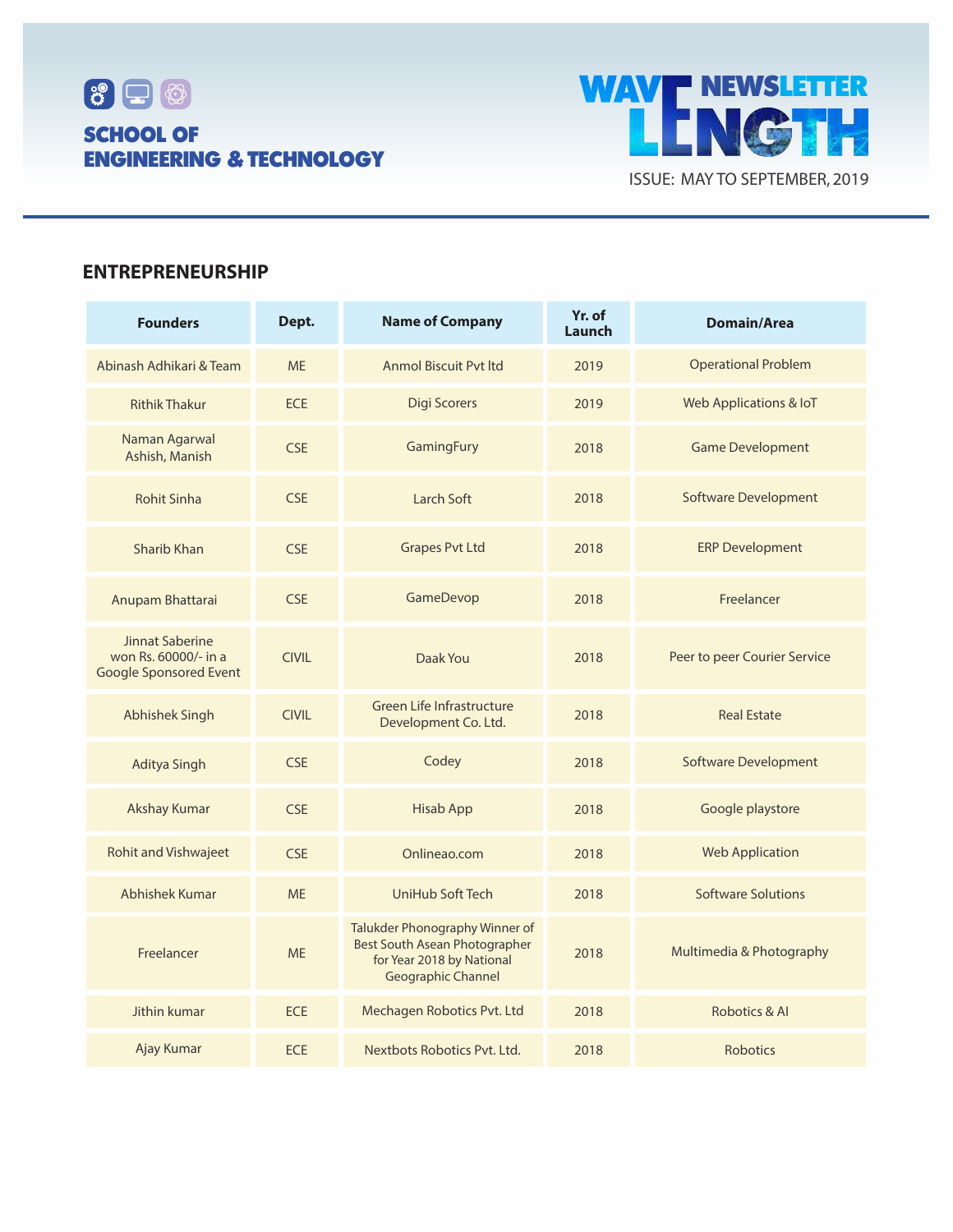



### **ADMISSION IN FOREIGN UNIVERSITIES/IIM**

| <b>Students</b>        | Dept.        | <b>Name of Universities</b>                                                                    | Yr. of<br><b>Admission</b>                              | <b>Programe</b>                                                                               |  |  |
|------------------------|--------------|------------------------------------------------------------------------------------------------|---------------------------------------------------------|-----------------------------------------------------------------------------------------------|--|--|
| Anurag Chopra          | <b>CIVIL</b> | NICMAR, Pune                                                                                   | 2019                                                    | <b>Post Graduation</b>                                                                        |  |  |
| <b>Mohit Srivatava</b> | <b>CIVIL</b> | Oregon State University, US                                                                    | 2019                                                    | MS Wood Science & Engg program                                                                |  |  |
| Rahman Md. Hafizur     | <b>CIVIL</b> | <b>University of Debrecen</b><br>Hungary                                                       | <b>Engineering Management</b><br><b>Masters Program</b> |                                                                                               |  |  |
| <b>Prateek Jain</b>    | <b>CIVIL</b> | <b>IIM'S Kashipur</b><br>2019<br>(97.58% in CAT18)                                             |                                                         | <b>Post Graduation</b>                                                                        |  |  |
| Mr. Anayat Ali Allaie  | <b>CIVIL</b> | Zhejiang University, China<br>2019                                                             |                                                         | PhD program                                                                                   |  |  |
| Nida Fazeel Richand    | <b>ME</b>    | <b>COVENTRY University, UK</b><br>2019                                                         |                                                         | Ms.c Automotive Engineering                                                                   |  |  |
| Sakshi Singh           | <b>BT</b>    | <b>Ludwig Maximilian University</b><br>2018<br>Munich, Germany                                 |                                                         | <b>Post Graduation</b>                                                                        |  |  |
| Ms. Jaanvi Kaushik     | <b>BT</b>    | Hariowatt University, Scotland                                                                 | 2018                                                    | Masters programme                                                                             |  |  |
| <b>Adarsh Prakash</b>  | <b>MF</b>    | University of Bermingham, UK                                                                   | 2018                                                    | <b>Master of Science</b>                                                                      |  |  |
| <b>Bimal Awasthi</b>   | <b>ME</b>    | University of Melbourne, AUS<br>2018                                                           |                                                         | <b>Master of Science</b>                                                                      |  |  |
| Eram Fatima            | <b>BT</b>    | ICT, Mumbai<br>2018                                                                            |                                                         | M. Tech. in Bioprocess Technology                                                             |  |  |
| Nilisha Pokharal       | <b>BT</b>    | Marquette University, Wisconsin<br>2018                                                        |                                                         | Ph.D                                                                                          |  |  |
| Mimangsha Chudal       | <b>CIVIL</b> | <b>Southern Cross University</b><br>2018<br>Australia                                          |                                                         | Master of Engg. Mgmt.                                                                         |  |  |
| <b>Halimatou Bah</b>   | <b>CIVIL</b> | Suzhou University of Science &<br>Technology, China                                            | 2018                                                    | Masters in Environmental Engg.                                                                |  |  |
| Arjun Bhatta           | <b>BT</b>    | University of Gottingen, Germany<br>(GRE &TOEFL scores are 331/340)<br>& 118/120 respectively) | 2018                                                    | Integrated MSc/PhD at International<br><b>Max Planck Research School</b><br>Molecular biology |  |  |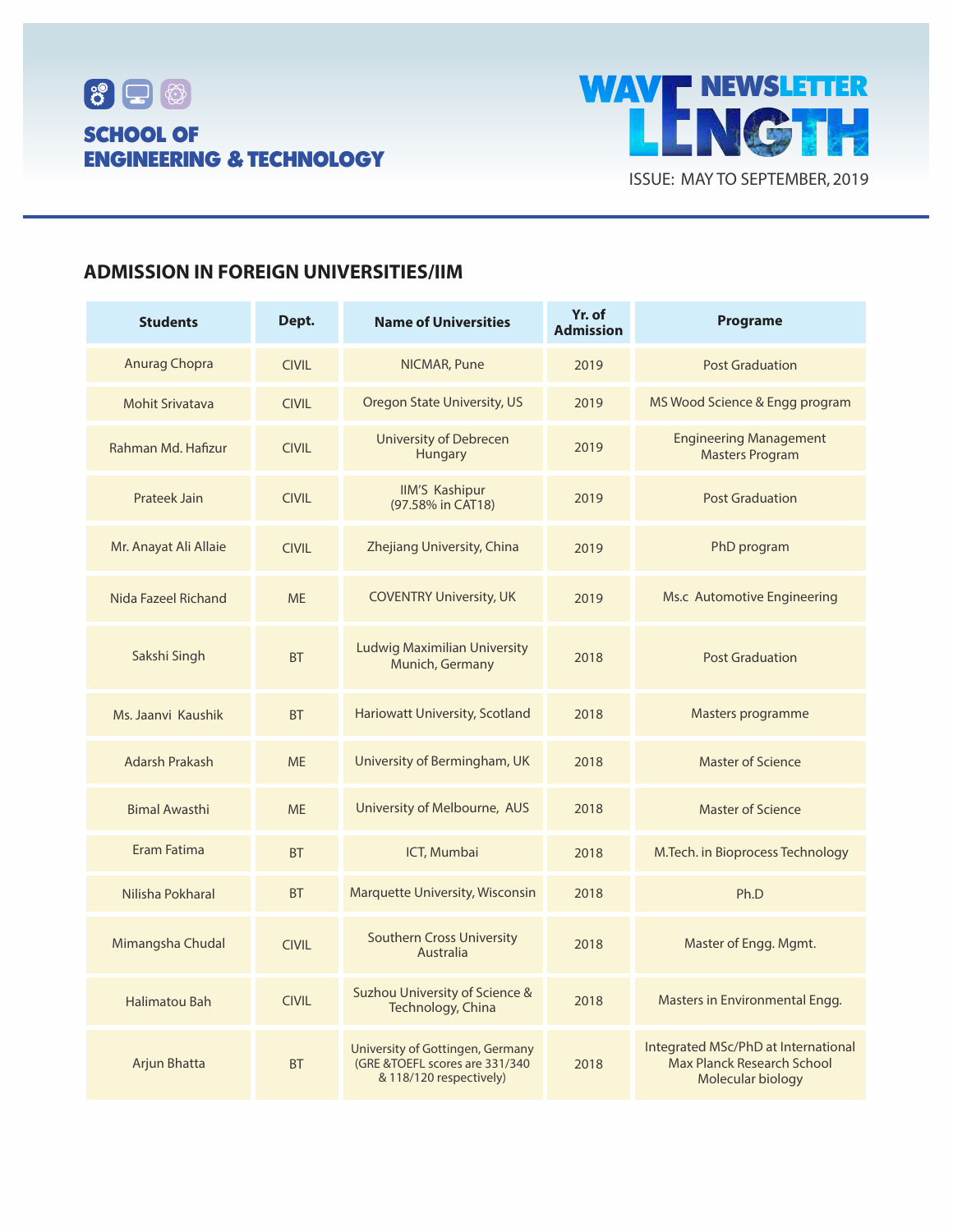



## **PUBLICATIONS- RESEARCH PAPERS/BOOKS**

| <b>Departments</b>                                                           | <b>CE</b>      | <b>BT</b>      | <b>CSE</b>   | <b>ME</b>      | <b>ECE</b>     | <b>EEE</b>     | <b>Total</b>   |                |
|------------------------------------------------------------------------------|----------------|----------------|--------------|----------------|----------------|----------------|----------------|----------------|
| Year                                                                         | 2018-19        | 2018-19        | 2018-19      | 2018-19        | 2018-19        | 2018-19        | 2017-18        | 2018-19        |
| <b>Number of Publications</b><br>in Journals                                 | $\overline{4}$ | 26             | 13           | 11             | 8              | $\overline{7}$ | 71             | 69             |
| <b>Number of Publications</b><br>in Interdisciplinary<br>research/Conference | 19             | 24             | 19           | $\overline{4}$ | $\overline{2}$ | 5              | 76             | 73             |
| <b>Number of Books</b><br>authored by faculty                                | $\overline{0}$ | $\mathbf{1}$   | $\mathbf{1}$ | $\overline{0}$ | $\overline{0}$ | $\overline{0}$ | $\overline{3}$ | $\overline{2}$ |
| <b>Number of Chapters</b><br>in books authored<br>by faculty                 | $\overline{0}$ | $\overline{0}$ | $\mathbf{0}$ | $\overline{2}$ | $\overline{0}$ | $\overline{0}$ | $\overline{2}$ | $\overline{2}$ |
| <b>Patent Filed /</b><br><b>Published/Awarded</b>                            | 9/4/N          | N/N/N          | 1/1/N        | N/N/N          | N/N/N          | N/N/N          | 14/14/N        | 10/5/N         |

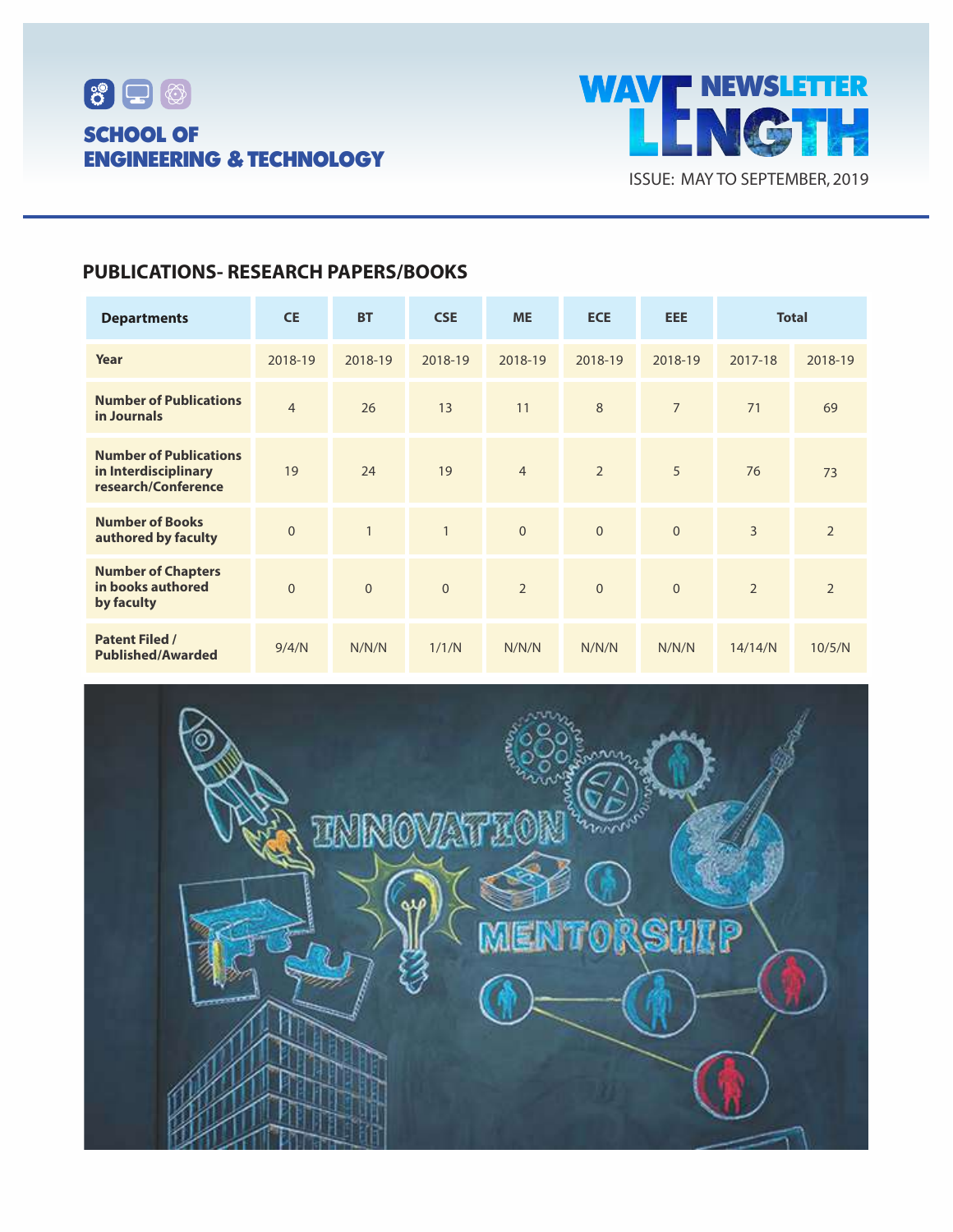



## BIOTECHNOLOGY ENGINEERING

#### **Biotechnology makes its mark at Pathnder Research and Training Foundation**

A month long summer training was conducted by Pathfinder Research and Training Foundation, in collaboration with Sharda University, Greater Noida. Pathfinder Research and Training Foundation is a state-of-the-art platform for researchers to accomplish research activities related to drug discovery. The training was aimed at imparting basic skills to college students on the workflow and standard pipeline of drug discovery using in silico tools. The lectures were given by in-house faculty and guest lecturers of eminent scientists such as Dr. G. P. S. Raghava, Professor and Head, Computational Biology; IIITD. It was organized under supervision of Dr. Aditya Arya, and Dr. Vivek



Dhar Dwivedi, working as scientist at PRTF. Students from Department of Biotechnology, Sharda University, GLA University, Amity University and J.P. Institute participated in this unique summer training programme. It was an interactive session which also inculcated team spirit and bioinformatics skills in the students. Prof. (Dr.) Parma Nand, Dean, School of Engineering & Technology (SET), Sharda University said, "This unique summer programme imparts research skills in students and make them industry ready. We at Sharda University aim to bridge the gap between industry and academia through such training programs, lectures and practical sessions. In today's competitive scenario, the focus of students should be on skill development and strength building rather than merely collecting diploma and degrees." At the end of this training, students have been trained enough to retrieve biological data from various repositories, perform molecular docking of proteins with small molecules and understand the basic pipeline of in silico drug discovery. Dean, School of Engineering and Technology (SET) Prof. (Dr.) Parma Nand, was invited guest in the valedictory function where he enlightened the students with his motivating words, and inspired them to focus on skill building. Dr. Saurabh Kumar Jha (Assistant Professor), was faculty in-chargeof organising this whole event.

#### **Biotechnology students win honours at Constitution Law Quiz & National Seminar on Plastic Waste Free India**

Pandit Deen Dayal Upadhyay Manch, in association with Manyavar Kanshiram Govt. Degree College, Ghaziabad organized a daylong National Seminar on Plastic. Waste Free India on January 29th, 2019, which witnessed overwhelming participation by students of Biotechnology (SET), Sharda University, Greater Noida. They won 1st, 2nd and 3rd prize in Technical Session.

Ankit Khugshal bagged the 1rst prize, Akshay Kr. Arya, Ankit Kumar, Rameez J. Khan, Rajat Kr. Jha, Aparna Srivastava and Hamza Nizamuddin stood second, followed by Ankita Singh at the third position. Souvik Chaudhary, Shraddha Sahu, Nancy Gupta and Shubham Srivastava won First Prize at the Poster Making Competition. Chairperson, Shri. Vinod Sharma (National President of Deen Dayal Smiriti Manch) praised the performance of students.

The event was coordinated by esteemed leader Prof. Parma Nand (Dean, School of Engineering and Technology, Sharda University) & was coordinated by Dr. Pankaj Taneja (Associate Professor) and Dr. Saurabh Kr. Jha (Assistant Professor), Department of Biotechnology (SET), Sharda University.

#### **INSA Visiting Scientist Fellowship**

Two of our faculty members received prestigious INSA Visiting Scientist fellowship for 60 days under INSA Visiting Scientist programme 2019. Dr. Ram Saran Chaurasiya received the fellowship and visited CSIR-Central Food Technological Research Institute to further his research, and and Dr. Richa Sharma visited IISc Bangalore under this programme.

#### **Recruitment**

Mr. Sagar Chauhan student of B.Tech. Biotechnology batch 2015-19 got appointment in Foresight Biotech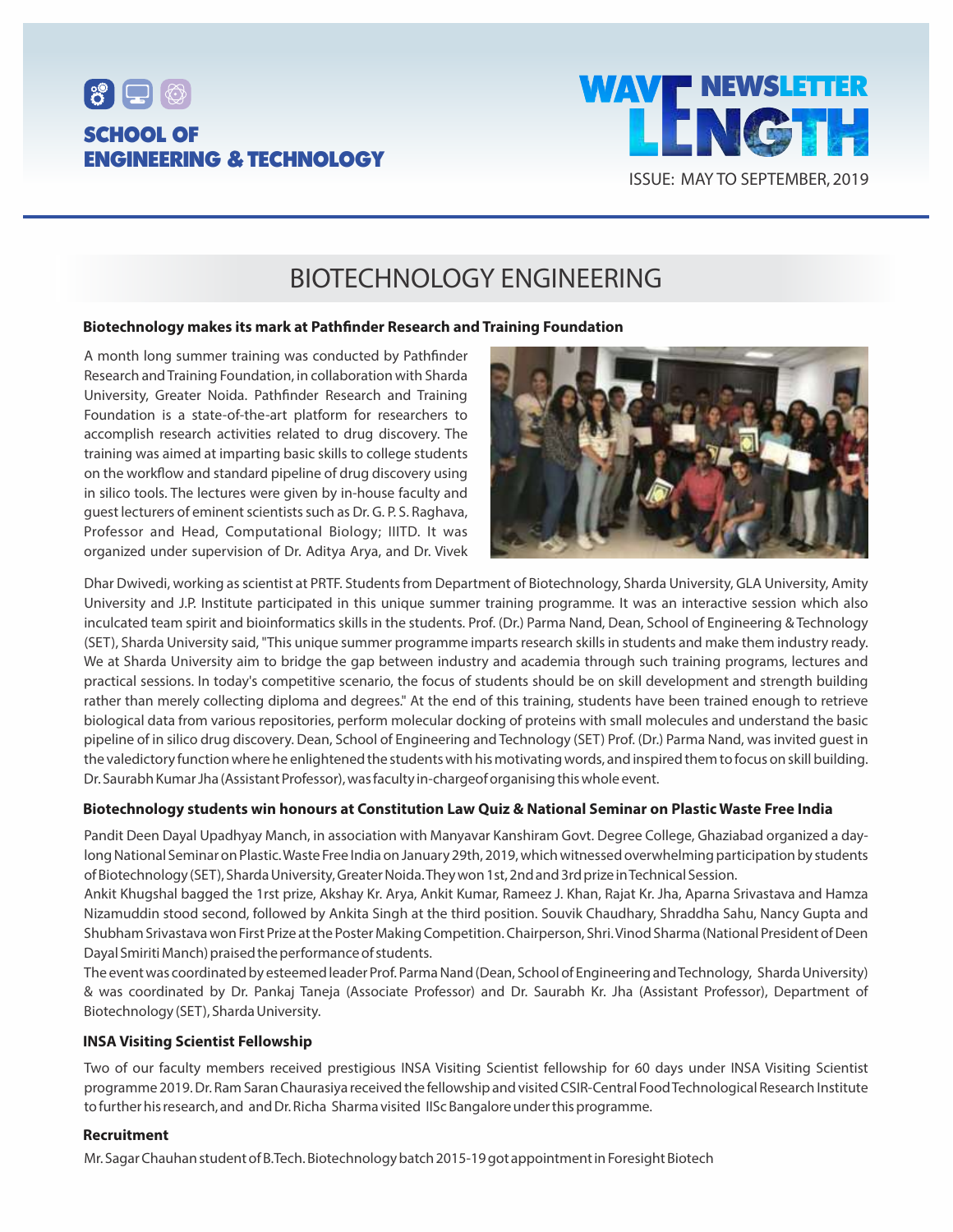



## CIVIL ENGINEERING

### **EVENTS & WORKSHOPS**

• Dr. Gaurav Saini (HoD, Associate Professor, C.E) delivered 2 talks as an invited expert for the finalization of Storm Water Drainage Manual on June 29th, 2019 at the NDMC Convention Center, Sansad Marg, Delhi. The Storm Water Drainage Manual is going to be the policy document for the entire country and has been developed under the aegis of Ministry of Urban and Housing Affairs (MoUHS)- GoI by WAPCOS Ltd. (a mini-ratna, under Ministry of Water Resources-GoI). Sir has collaborated with WAPCOS in the past on developing some portions of this manual. The event was attended by over 150 representatives from municipal bodies from across India, including far-off states/UTs such as Sikkim & Pondicherry as well as leading NGOs.



• Dr. Gaurav Saini (HoD, Associate Professor, C.E) presented an invited talk on 'Sustainable Water Management' at Sustainable Development officers (SDO) meet of ONGC. The event took place on 9th August, 2019 in Delhi. SDOs are the designated officers at different work centres (Assets/Basins/Plants/Institutes) of ONGC to implement various Sustainable Development projects (carbon/water/waste management). The objective of the meet was to review the status of existing/ongoing SD projects and to impart a momentum to the SD activities of ONGC.

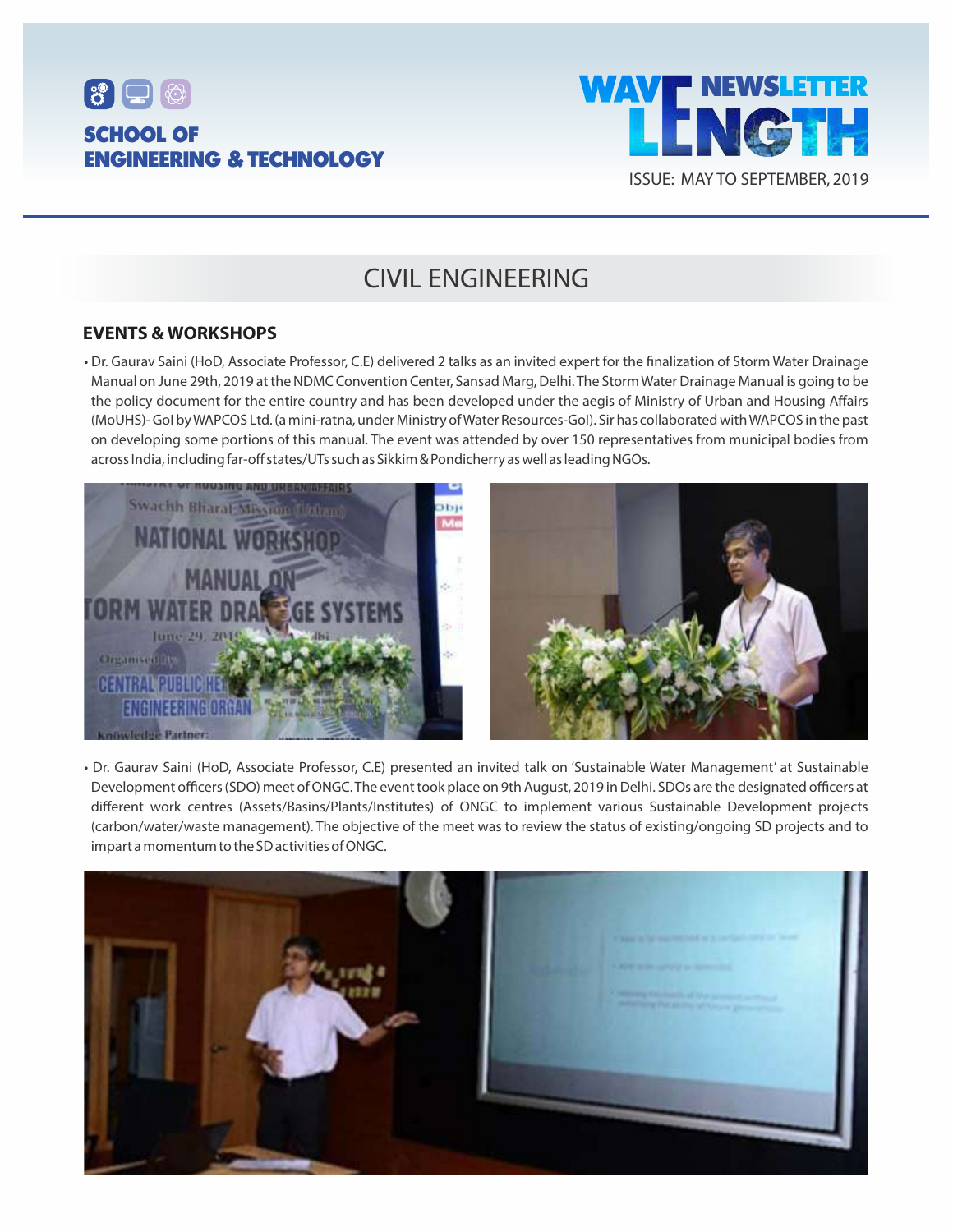



• Department of Civil Engineering, SET organized 2-hour workshop on Cyber Bullying with help of 1090 Women's Helpline of UP Police on 26th July, 2019 for female students/staff members. Dr. Parmanand (Dean, SET) was the convener of the event whereas Dr. Gaurav Saini (HoD, Associate Professor C.E.) was Co-convener of the event. Ms. Pinaki (Assistant Professor) and Ms. Sukalpaa (Assistant Professor) were the co-ordinator of the event. Janice Verghese and her team were the speakers of the workshop and 90 students participated in the event.





### **PLACEMENTS**

Mr.Mohammad Tafheem 4th year students of B. Tech. Civil Engineering has been placed in Byjus-THINK AND LEARN PVT.LTD. Through campus interview held on 14th August 2019 at Sharda University campus.

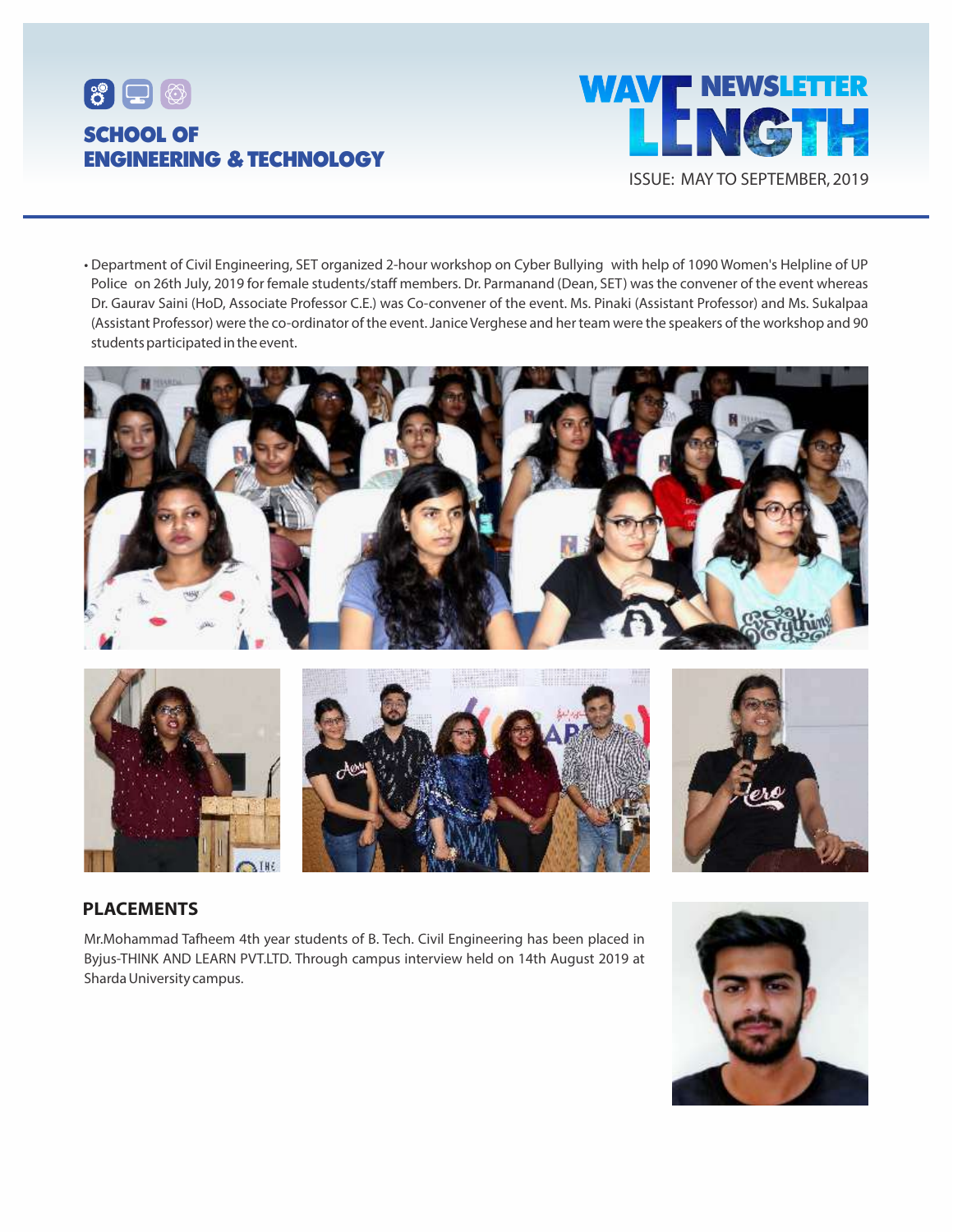



## COMPUTER SCIENCE AND ENGINEERING

• Department of Computer Science and Engineering has organized LaTex workshop on 31st August 2019, under the umbrella of Journal club a workshop for faculty and research scholars within the research groups of CSE Department research groups. The objective is to enable researchers and authors to understand & learn LaTex tool to help them in writing research papers & reports.

#### **Co-Ordinator Details**

Dr. Pooja, Associate Professor, Dr. Mandeep Kaur, Associate Professor, Dr. Sudeshna Chakrabaty, Assistant Professor, Dr. Ali Imam Abidi, Assistant Professor, CSE.

#### **Speakers**

Dr. Ahmed Mohd Aziz Assistant professor, CSE 

• Department of Computer Science and Engineering, School of Engineering & Technology (SET) in association with Flawless Failure (An initiative of Sharda University) had organised an event on 26th August, 2019.

#### **Objective of Event**

The event focuses on the life experiences of Mr. Navin Gulia. It also focusses on the thoughts of students towards innovative skills and life challenges.

This event is a part of learning and growth to everyone and we feel you are obliged to be a part of this function.

#### **Conveners**

Prof. (Dr.) Parma Nand, Dean Prof. (Dr.) Nitin Rakesh, HoD SET

#### **Faculty Coordinator**

Dr. Pooja, Associate Professor Ms. Anamika Mitra, Assistant Professor, SET

#### **Student Coordinator**

Mr. Shivank Goel Mr. Danish Alam



•Department of Computer Science and Engineering had organised Research Group meeting to discuss on 'How to write a quality technical paper and where to publish within IEEE' within the research groups of CSE Department research groups.

#### **Objective of Event**

To enable researchers & authors to advance technology & their career by enhancing their ability to get published.

#### **Conveners**

Prof. (Dr.) Parma Nand, Dean Prof. (Dr.) Nitin Rakesh, HoD SET Co

#### **Ordinator Details**

Dr. Pooja, Associate Professor, CSE, Dr. Mandeep Kaur, Associate Professor, CSE, Dr. Sudeshna Chakrabaty, Assistant Professor, CSE

#### **Speakers**

Mr. Ramesh Singh, Associate professor, CSE. He has worked with System Software Division, National Informatics Centre. His research interests are Human-computer Interaction, Computer Comm. (Networks) and Operating Systems.



• Department of Computer Science & Engineering had organised 5 Days Workshop on Ethical Hacking & Cyber Security Training from 13th-18th August 2019.

The major objectives of the workshop are: Development of unique and innovative training modules in Indian languages specific to Indigenous needs.

- Capacity building in Cyber Crime Investigation enhancing the knowledge base of officials
- Foster collaboration & serve as a conduit for government agencies, private sectors and academic institutions to share ideas and enable advance research.
- Creating awareness on Cyber Crime, Cyber Fraud, Corporate Fraud, Hacking etc.
- Skill building in Cyber Security, Cyber Forensics, Threat Intelligence and Fraud & Risk Management, etc.

#### **Conveners**

Prof. (Dr.) Parma Nand, Dean Prof. (Dr.) Nitin Rakesh, HoD, SET **Event Speakers** Mr. Amit Dubey Author & National Security Expert Mr. Praveen Kumar, Cyber Security Expert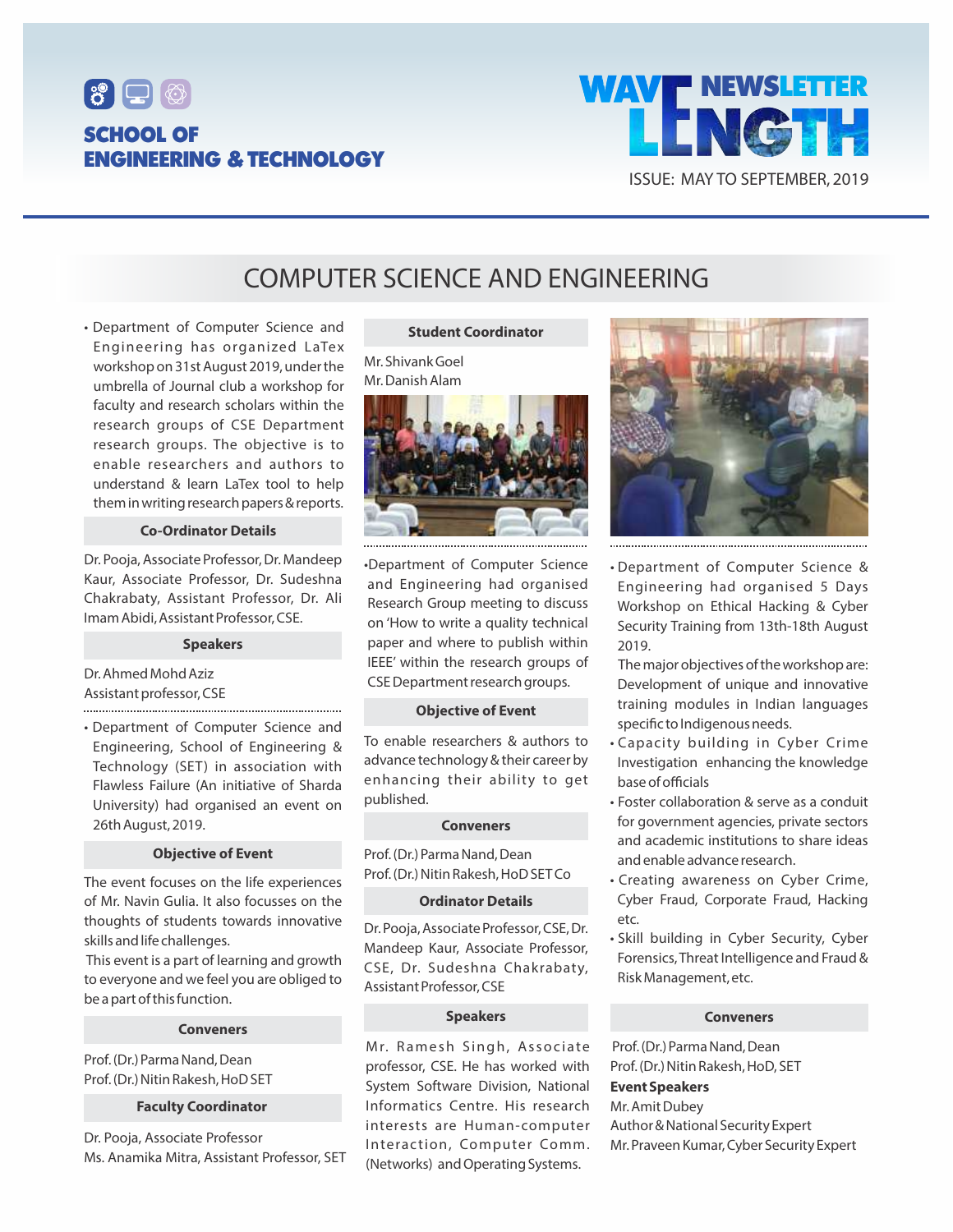



• Department of Computer Science and Engineering, had organised a Faculty Development Program on "BLOCKCHAIN TECHNOLOGY" scheduled from 2nd August, 2019 to 4th August, 2019.

#### **Objective of Event**

Blockchain is a revolutionary technology and soon, it will avail a key role in some of the major industries. The objective of this FDP is to bring together experts from various domains to explore the current state-of-the-art of Blockchains, approaches for developing and interrelating Blockchain Technology and increasing issues concerning Blockchain enabled security and privacy of personal data use, to build up a trained base of faculty members who will mentor the students to serve the needs of the upcoming industrial trend.

#### **Convener Details**

#### Dr. Pooja

#### **Co-Ordinator Details**

Ms. Rani, Assistant Professor, Mr. Dharm Raj, Assistant Professor, Ms. Preeti Dubey, Assistant Professor, Mr.Tarun Maini, Assistant Professor, Mr. Pankaj Sharma, Assistant Professor, Ms. Surayya Ado Bala, Research Scholar (Ph.D.), Mr. Tara Chandra Shreshta, Research Scholar (Ph.D.), CSE

#### **Speaker**

Mr. Yash Sharma





• Dr. Mandeep Kaur of Department of Computer Science and Engineering had organised Industrial Visit for students for Oracle Ground breakers Yatra at Sector 48. Gurugram to educate and communicate information on Oracles Technology on 28th July, 2019, at 08:30AM to 6:00 PM.

The major objectives of the visit are:

- To share what the Oracle users have learned from using Oracle technology over the years.
- To acquire knowledge directs from the experts and a deep dive into different skill areas.
- Inculcating Industry Awareness among the students.
- Give awareness & improve the level of knowledge and increase the networking opportunities.

Ms. Sanika of Department of Computer Science and Engineering, SET had organised the "Faculty Development Programme/T3" on Social Web Mobile Analytics on July 17th -20th July 2019, in Block 1.

#### **Objective of Event**

Faculty Development Programme (FDP) aims at equipping teachers with skills and knowledge that are essential for inculcating entrepreneurial values in students & guiding & monitoring their progress towards entrepreneurial career.

#### **Event Speaker**

Ms. Rashmi Triwedi 

• Department of Computer Science & Engg. had organized the orientation program with the key feature as journal club Event for First year students on 22th August 2019, which focussed on giving knowledge about Technical Society and adding new members to it. The event was open to all the first year students from the CSE Department.



• Department of Computer Science & Engineering faculties were invited as a "Special Guest" in ASSOCHAM Annual 12th India Security Summit on Wednesday, 28th August, 2019 at Hotel Imperial, Janpath, New Delhi.

#### **Faculties**

Dr. Parma Nand Dr. Nitin Rakesh Dr. Ali Ms. Kanika Mr. Mayank Ms. Amrita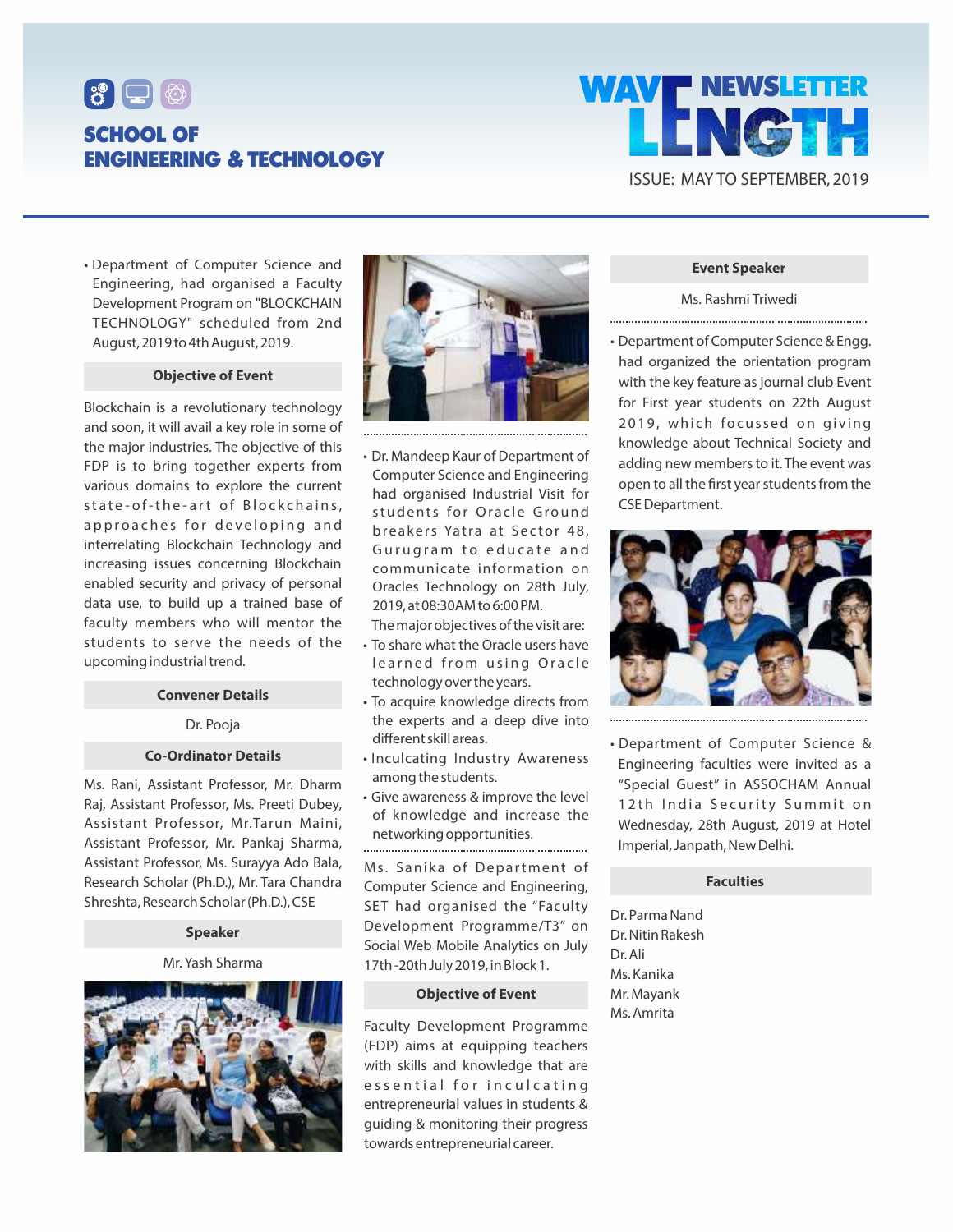



## ELECTRONICS & COMMUNICATION ENG., ELECTRICAL & ELECTRONICS ENG.

### **JOURNAL CLUB ACTIVITIES**



Under the Journal Club Activity, Department of ECE, SET, Sharda University organized a lecture on "Carbon Nanotube Field Effect Transistor (CNFET) for Analog Signal Processing Applications."by Assistant Professor, Mr. Shailendra Tripathi on 31th August, 2019. The session was attended by PG students & faculty members. The activity was convened by Prof. (Dr.) S. K. Mandal with coordination of Mr. Shailendra Tripathi.

### **INVITATION FOR SPECIAL LECTURE**

• Dr. R. M. Mehra had been invited to attend and deliver a special lecture in two days National Seminar on "Science, Yoga and Innovation: Transforming Higher Education through Knowledge Interfaces". The event was organized by Munger University, Munger, Bihar from August 21th to 22th, 2019.



Under the Journal Club Activity, Department of ECE, SET, Sharda University organized a lecture on "Analysis on Effect of Solar Module Discoloration and Correlation with Electrical Parameters Degradation" by Associate Professor, Dr. Pallavi Gupta on 7th September, 2019. The session was attended by PG students & faculty members. The activity was convened by Prof. (Dr.) S. K. Mandal with coordination of Mr. Shailendra Tripathi.

- Dr. Pallavi Gupta Associate Professor ECE Dept is appointed as Executive Council Member of Sharda University for the period of Two years
- Dr. Pallavi Gupta Associate Professor ECE Dept has been granted seed funding of 2 lakh INR for project on UAV.

#### **FDP**

- Mr. Shailendra Tripathi, Assistant Professor ECE Dept., has attended five days FDP on Robotics & AI during 24th-28th June, 2019. The FDP has been organized by NIT Patna with Sharda University as Remote Centre.
- Mr. Shailendra Tripathi, Assistant Professor ECE Dept., has attended five days FDP on Antenna Trends during 1st-5th July, 2019. The FDP has been organized by NIT Patna with Sharda University as Remote Centre.
- Mr. Shailendra Tripathi, Assistant Professor ECE Dept., has attended five days FDP on VLSI Chip Design Hands-on using Open **Source EDA**during 8th-12th July, 2019. The FDP has been organized by NIT Patna with Sharda University as Remote Centre.
- **Dr. Pallavi Gupta**, Associate Professor and **Dr. Usha Tiwari**, Assistant Professor ECE Dept had attended event "Women in IoT" which is a knowledge engagement platform for the women technologist working in the field of the Internet of Things technology to share their work experience and Original ideas, Meet like-minded professionals, engage in meaningful discussions and Network. The event was conducted by Aeris Communication, Noida at their company premises on 9th August, 2019.
- Dr. Usha Tiwari Assistant Professor ECE Dept had attended Five days Faculty development program on "Industrial automation"at ITS college greater Noida from 22th to 26th July.

#### **RESEARCH PAPER**

**Dr. Pallavi Gupta,** Associate Professor ECE Dept paper "Path Planning of An Autonomous Mobile Robot With Multi objective Functions"has been accepted in 2019 IEEE International Conference on System Engineering and Technology (ICSET 2019), Malaysia.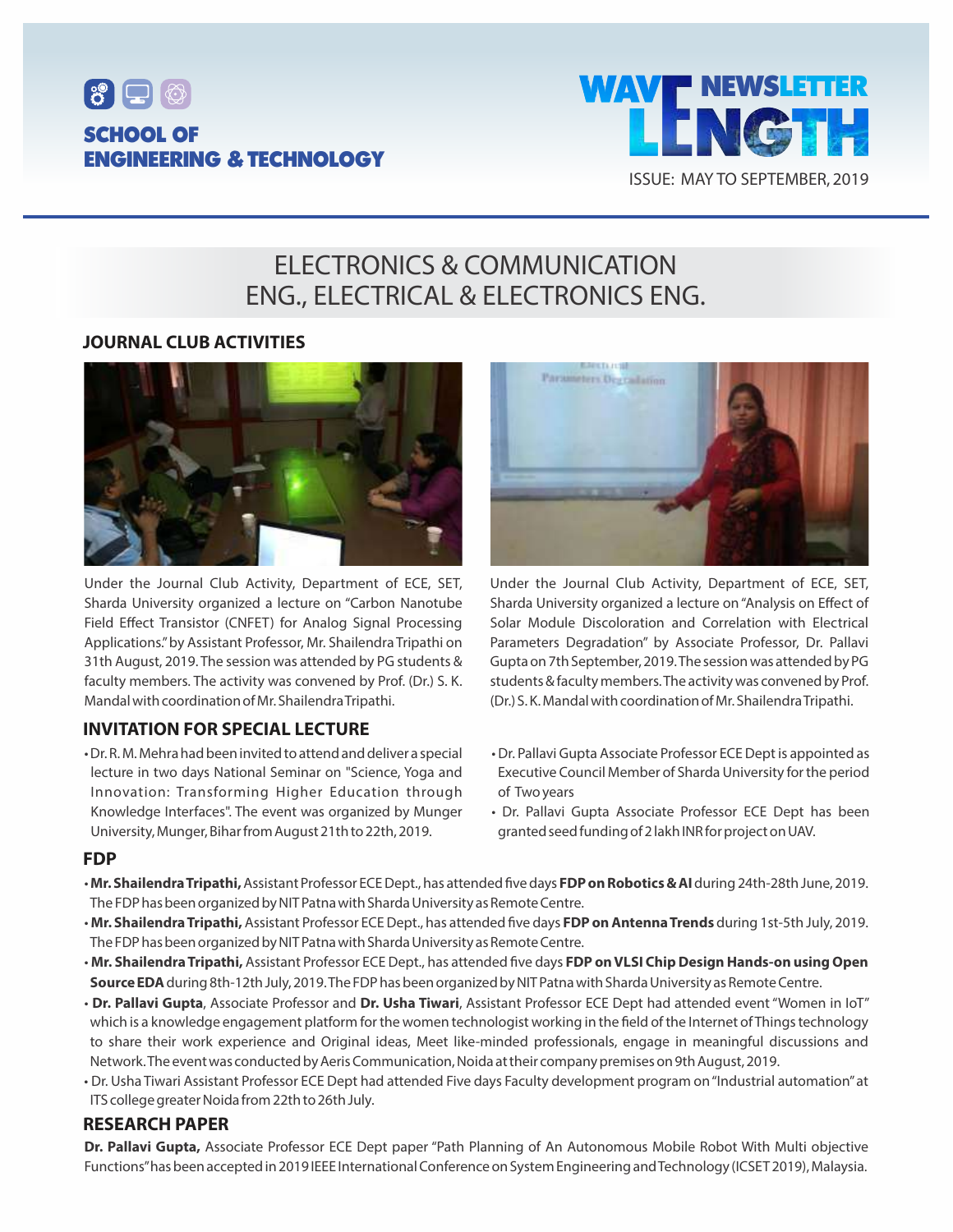



#### **EDUCATIONAL TRIP**

One day educational trip was organized for the 5th semester students of B.Tech. ECE, Sharda University on 4th September, 2019. This trip was organized by Ms. Manisha Rajoriya, Ms. Shaheen Naz and Ms. Ritu Singh. The visit was to Advanced Level Telecom Training Centre (ALTTC), Ghaziabad. ALTTC was set up as a joint venture of International Telecommunication Union, Geneva, UNDP and the Government of India in 1975. ALTTC functions on the frontiers of Telecom Technology, finance and management and imparts training to the leaders in the business.



**Dr. Pallavi Gupta**Associate Professor ECE Department had visited National Institute of Solar energy Gurgaon on 29th August, 2019 with Post graduate students. The motive for this industrial visit was to make students understand the opportunities in solar energy in research as well as entrepreneurship.



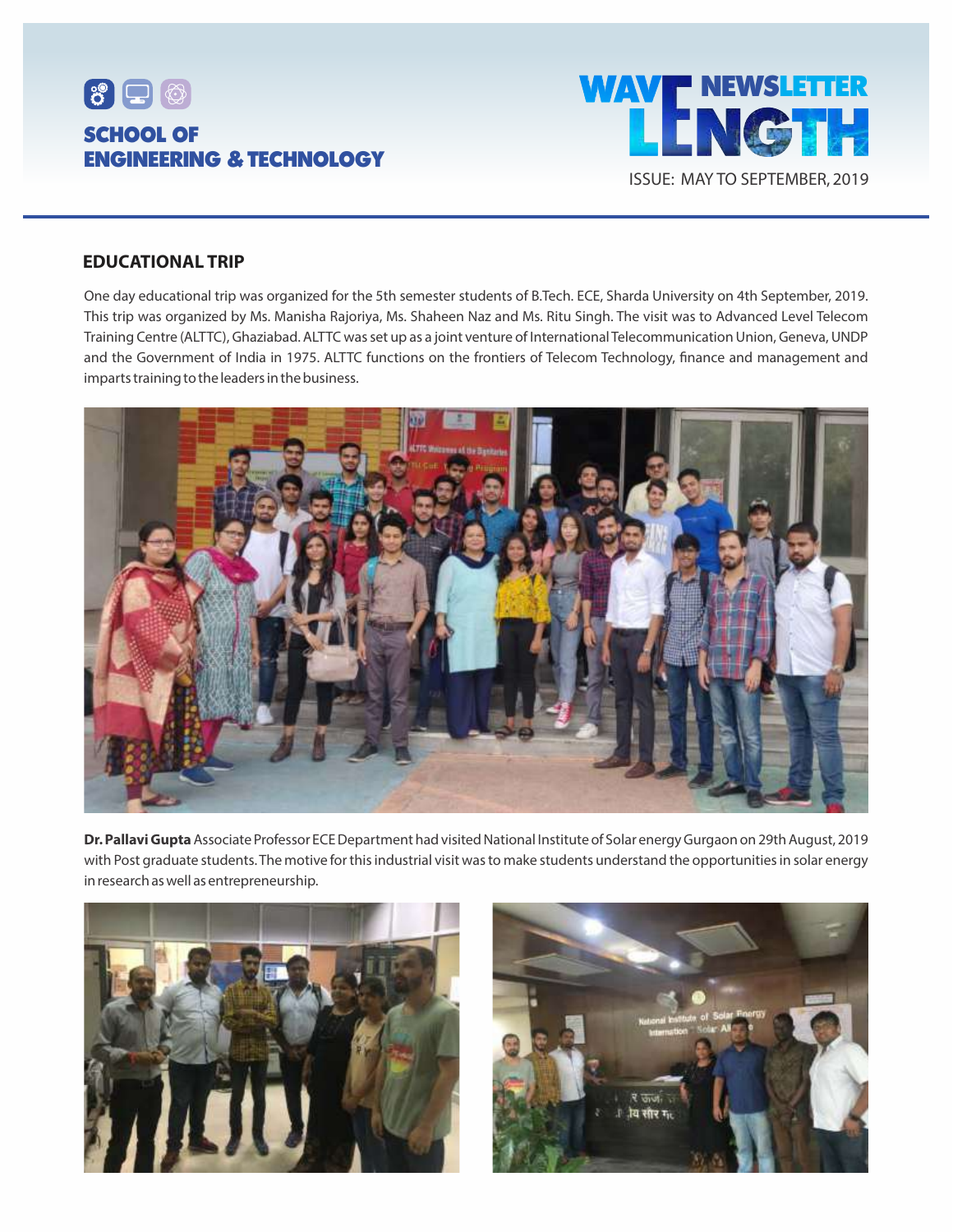



### **ROBO\_TREEE, TECHNICAL CLUB OF EEE DEPARTMENT**

Department of Electrical and Electronics Engineering had organized a 30-hours workshop on "Introduction to Mobile Robots"from August 5th, 2019 under Robo\_TREEE, technical club of EEE dept. students. The course has been broken into slots and after completing the slots, students will be able to develop basic mobile robots for real life and entertainment applications. On last day, Obstacle Avoiding Robot Competition will be conducted. The objective of the workshop is to impart practical knowledge and to give hand on practice. It is intended for the beginners. The Coordinator and Speaker is Mr C Mohan, Assistant Professor, EEE Department, SET.

### **COMMUNITY CONNECT PROGRAMME**

#### Community Connect Programme

The third year students of ECE departments had visited two places for the "Community Connect". The first visit is visited on 16th September, 2019 to a village Buddha Khodna Khurd KP3) ,Greater Noida Nagar. In the visit, 32 students and three faculties (Manisha Rajoiya, Shaheen Naz and Ritu Singh) have been participated. Faculties had done interaction with government school teachers and try to understand their problems,

The following points have been discussed with village people.

- Problems in agriculture
- Problems in healthcare centers
- Problems in getting government schemes

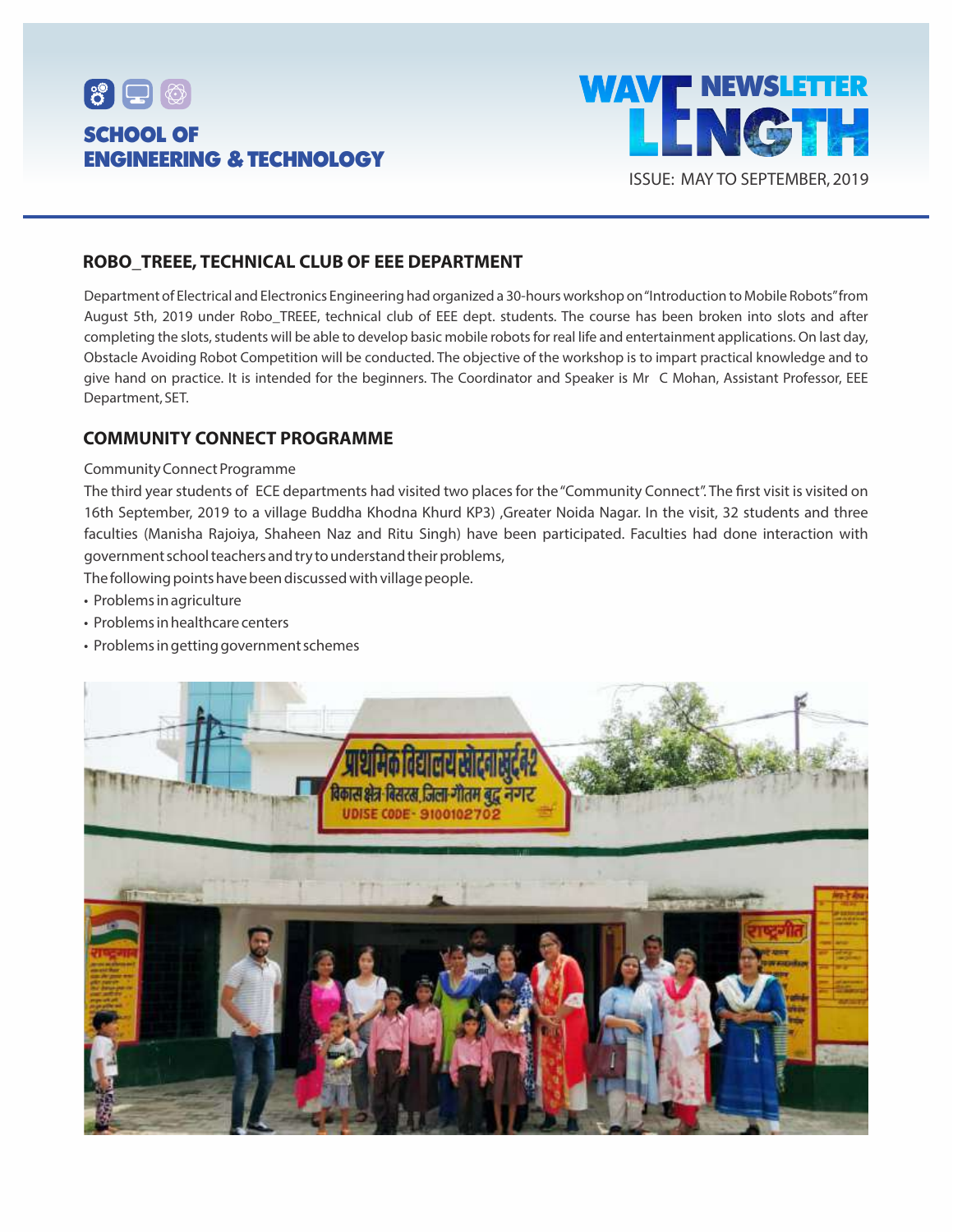



## MECHANICAL & AUTOMOBILE ENGINEERING

### **DEPARTMENT AWARD ACHIEVEMENTS**

Lean-Kaizen implementation: A roadmap for identifying continuous improvement opportunities in Indian small and medium sized enterprise' published in Journal of Engineering, Design & Technology by **Dr. Bhim Singh,**Professor & Head, Department of Mechanical Engineering has been selected by the editorial team as an Outstanding Paper in the 2019 Emerald Literati Awards. The article was chosen as a winner as the most exceptional pieces of work the team has seen throughout 2018.



**Dr. Bhim Singh, Professor & Head, Department of Mechanical Engineering has been selected by the editorial team as an Outstanding Paper in the 2019 Emerald Literati Awards**

### **RESEARCH PUBLICATIONS**

A. Paul Praveen, R. Vasudevan, A. Ananda Babu and R. Sameer, Assessment of dynamic properties of hybrid ribbon reinforced multi functional composite sandwich plates: Numerical and experimental investigation, Thin walled structures-Accepted (2019), (JCR Impact factor 3.488)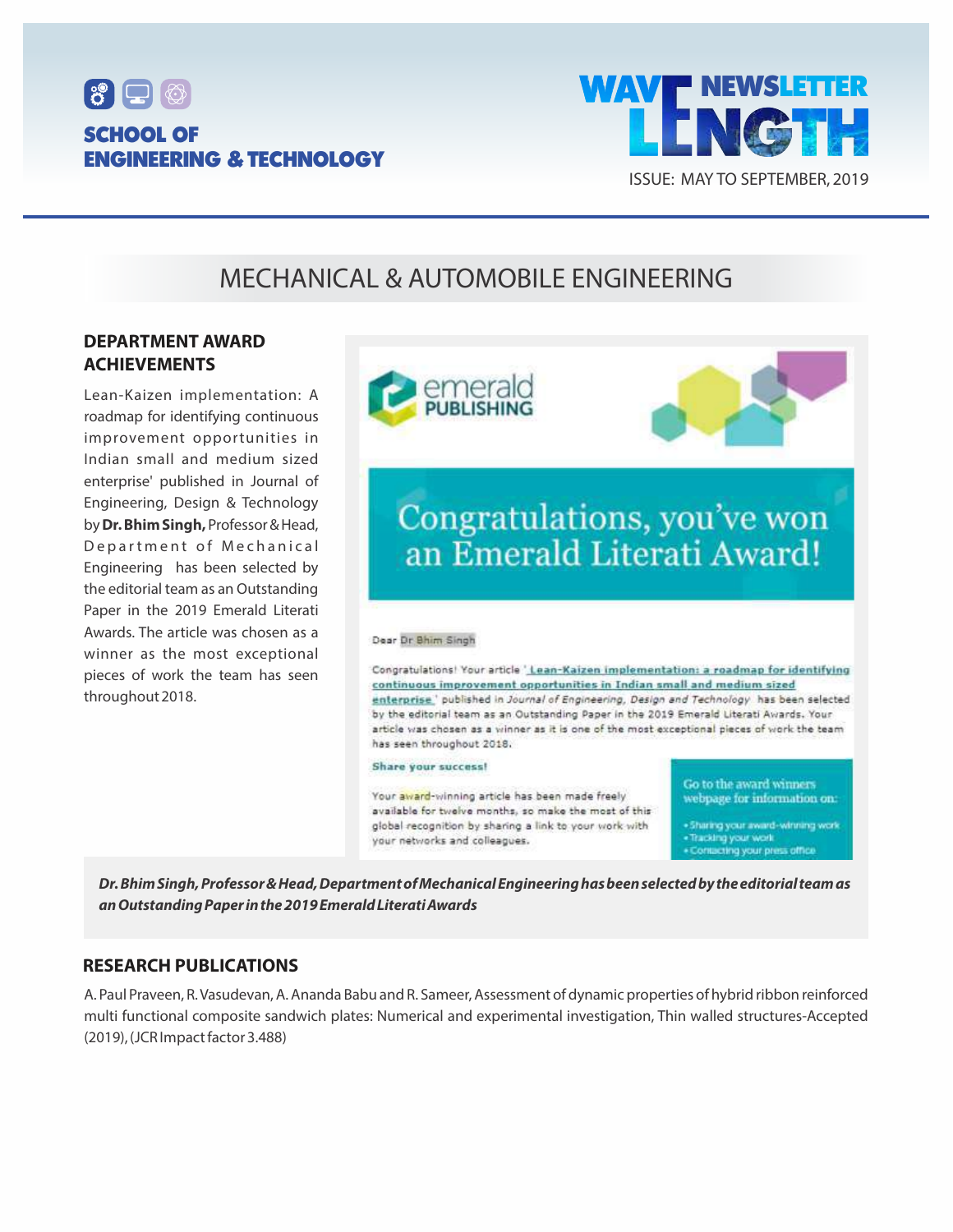



#### **WORKSHOP AND SEMINARS**

- Department of Mechanical Engineering organized a Workshop on latest technology and trends in the Industrial Automation by Mr. Volkar Smith, Head Asia Pacific-Festo Didactic on 1st August, 2019. With the objective to share the information on the latest technology & trends in the Industrial Automation, the speaker facilitated the participants with FESTO agenda of providing knowledge and training in the field of Automation. The workshop was convened by Prof. (Dr.) Bhim Singh, HoD-ME with Dr. Anuj Kumar Sehgal and Dr. Himanshu Payal as coordinators to the event.
- Department of Mechanical Engineering organized a Workshop on Dynamic Simulations applied in Energy Studies by Mr. Raghuraman. L, Head-Global Business Development, SIM Info-systems Pvt. Ltd on 23rd August, 2019. The workshop facilitated faculties and students with; In-depth Process Understanding, Sound Fundamental Concepts of Process, Control and safety with DCS Operations, Understanding the Intricacy & Complexity of process dynamics and employability. The workshop was convened by Prof. (Dr) Bhim Singh, HoD-ME with Dr. Anuj Kumar Sehgal & Dr. Vineet Kumar as coordinators to the event.
- Department of Mechanical Engineering organized a Workshop on Altair Hyper works and Rapid Prototyping for Faculty members and PG students on 26th July, 2019 in association with Design Tech Systems Ltd. Delhi. Altair Hyper works Suite of Solution for Mechanical/ Automobile/Aerospace Engg. & deals with: Design for Additive Manufacturing, Simulation driven design by using Massless technology, Multi physics Simulation suite cater to Structural Analysis, CFD, MBD Simulation; Structural Optimization techniques and Manufacturing simulation for casting/Forming/Extrusion Process Simulation. The workshop was convened by Prof. (Dr.) Bhim Singh, HoD-ME with Ms. Akanksha Mishra & Ms. Saigeeta Priyadarshani as coordinators to the event.
- Under the Journal Club Activity, Department of ME, SET, Sharda University organized a lecture on "Smart Innovation Engineering (SIE): Experience-based Product Innovation System for Industry 4.0." by Associate Professor, Dr. Maqbool Waris on 7th September, 2019. The session was attended by PG students and faculty members. The activity was convened by Prof. (Dr.) Bhim Singh with coordination of Dr. Bisma Mannan & Mr. Nitish Kumar.



Mr. Volkar Smith, Head Asia Pacific-Festo Didactic on 1st August, 2019



Workshop on Dynamic Simulations applied in Energy Studies by Mr. Raghuraman. L, Head-Global Business Devl., SIM Info-systems Pvt. Ltd on 23rd Aug., 2019



Workshop on Altair Hyperworks and Rapid Prototyping in association with DesignTech Systems Ltd. Delhi. Altair Hyperworks



Dr. Maqbool Waris on 7th September, 2019 Journal Club Activity, Department of ME.